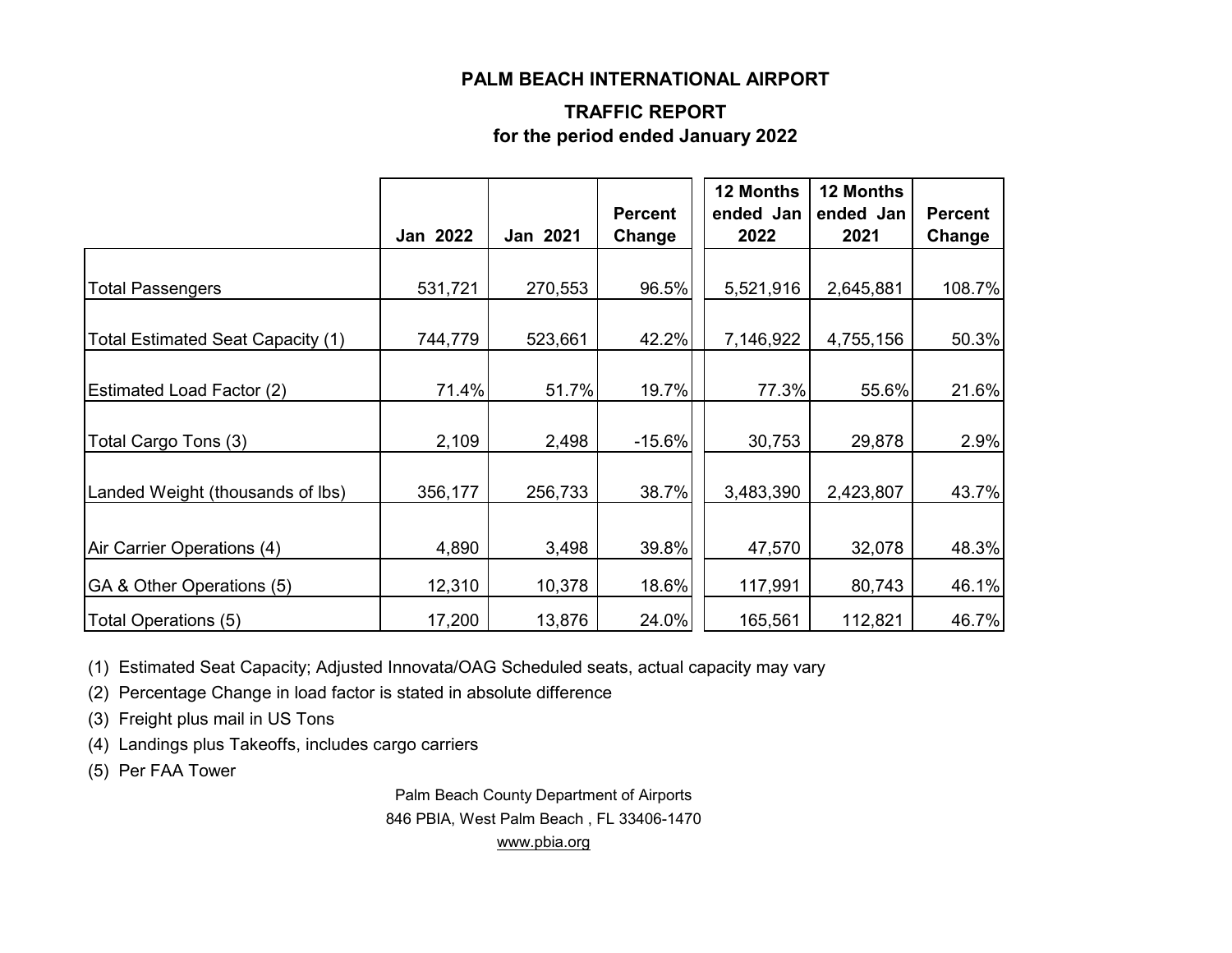## **PALM BEACH INTERNATIONAL AIRPORT**

## **ENPLANEMENT TRAFFIC REPORT for the period ended January 2022**

### **Airline Percentage of Market**

|                                  | <b>Jan 2022</b> |         | <b>12 Months ended</b><br><b>Jan 2022</b> |               |
|----------------------------------|-----------------|---------|-------------------------------------------|---------------|
|                                  | Enplaned        | Market  | Enplaned                                  | <b>Market</b> |
|                                  | Passengers      | Share   | Passengers                                | Share         |
|                                  |                 |         |                                           |               |
| <b>Total Enplaned Passengers</b> | 275,132         | 100.00% | 2,756,599                                 | 100.00%       |
| JetBlue Airways                  | 71,829          | 26.11%  | 684,301                                   | 24.82%        |
| Delta Air Lines                  | 62,301          | 22.64%  | 600,386                                   | 21.78%        |
| <b>American Airlines</b>         | 54,019          | 19.63%  | 627,424                                   | 22.76%        |
| United                           | 35,576          | 12.93%  | 393,300                                   | 14.27%        |
| <b>Frontier Airlines</b>         | 21,479          | 7.81%   | 116,969                                   | 4.24%         |
| <b>Southwest Airlines</b>        | 16,633          | 6.05%   | 222,330                                   | 8.07%         |
| Allegiant Air, LLC               | 4,046           | 1.47%   | 54,140                                    | 1.96%         |
| <b>Spirit Airlines</b>           | 2,990           | 1.09%   | 38,330                                    | 1.39%         |
| <b>Avelo Airlines Inc.</b>       | 2,441           | 0.89%   | 4,025                                     | 0.15%         |
| Air Canada                       | 1,919           | 0.70%   | 3,306                                     | 0.12%         |
| Sun Country, Inc. a Minnesota    | 1,355           | 0.49%   | 6,109                                     | 0.22%         |
| <b>Bahamasair</b>                | 442             | 0.16%   | 5,309                                     | 0.19%         |
| <b>Swift Air</b>                 | 102             | 0.04%   | 670                                       | 0.02%         |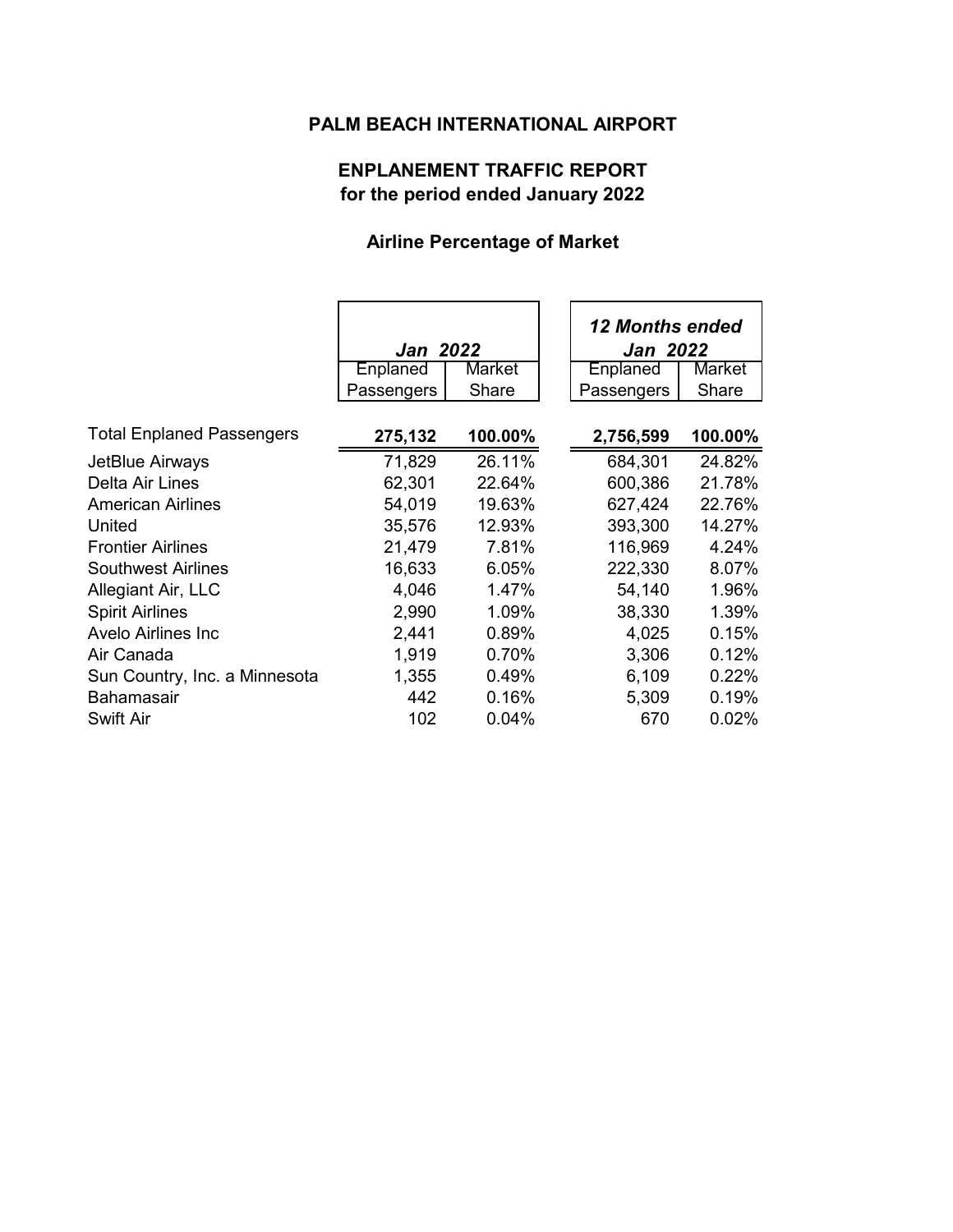## **PALM BEACH INTERNATIONAL AIRPORT**

## **TRAFFIC REPORT for the period ended January 2022**

# **Change in Enplanements by Airline**

|                                  | <b>Jan 2022</b><br>Enplaned | <b>Jan 2021</b><br><b>Enplaned</b> | <b>Change in Month to</b><br><b>Month enplanements</b> |                      |
|----------------------------------|-----------------------------|------------------------------------|--------------------------------------------------------|----------------------|
|                                  | Passengers                  | Passengers                         | Change                                                 | Percentage<br>Change |
|                                  |                             |                                    |                                                        |                      |
| <b>Total Enplaned Passengers</b> | 275,132                     | 146,648                            | 128,484                                                | 87.6%                |
| JetBlue Airways                  | 71,829                      | 33,428                             | 38,401                                                 | 114.9%               |
| Delta Air Lines                  | 62,301                      | 29,943                             | 32,358                                                 | 108.1%               |
| <b>American Airlines</b>         | 54,019                      | 36,583                             | 17,436                                                 | 47.7%                |
| United                           | 35,576                      | 20,835                             | 14,741                                                 | 70.8%                |
| <b>Frontier Airlines</b>         | 21,479                      | 4,381                              | 17,098                                                 | 390.3%               |
| <b>Southwest Airlines</b>        | 16,633                      | 12,061                             | 4,572                                                  | 37.9%                |
| Allegiant Air, LLC               | 4,046                       | 3,070                              | 976                                                    | 31.8%                |
| <b>Spirit Airlines</b>           | 2,990                       | 5,903                              | (2,913)                                                | -49.3%               |
| <b>Avelo Airlines Inc.</b>       | 2,441                       |                                    | 2,441                                                  | n/a                  |
| Air Canada                       | 1,919                       | 155                                | 1,764                                                  | 1138.1%              |
| Sun Country, Inc. a Minnesota    | 1,355                       | 131                                | 1,224                                                  | 934.4%               |
| <b>Bahamasair</b>                | 442                         | 158                                | 284                                                    | 179.7%               |
| Swift Air                        | 102                         |                                    | 102                                                    | n/a                  |